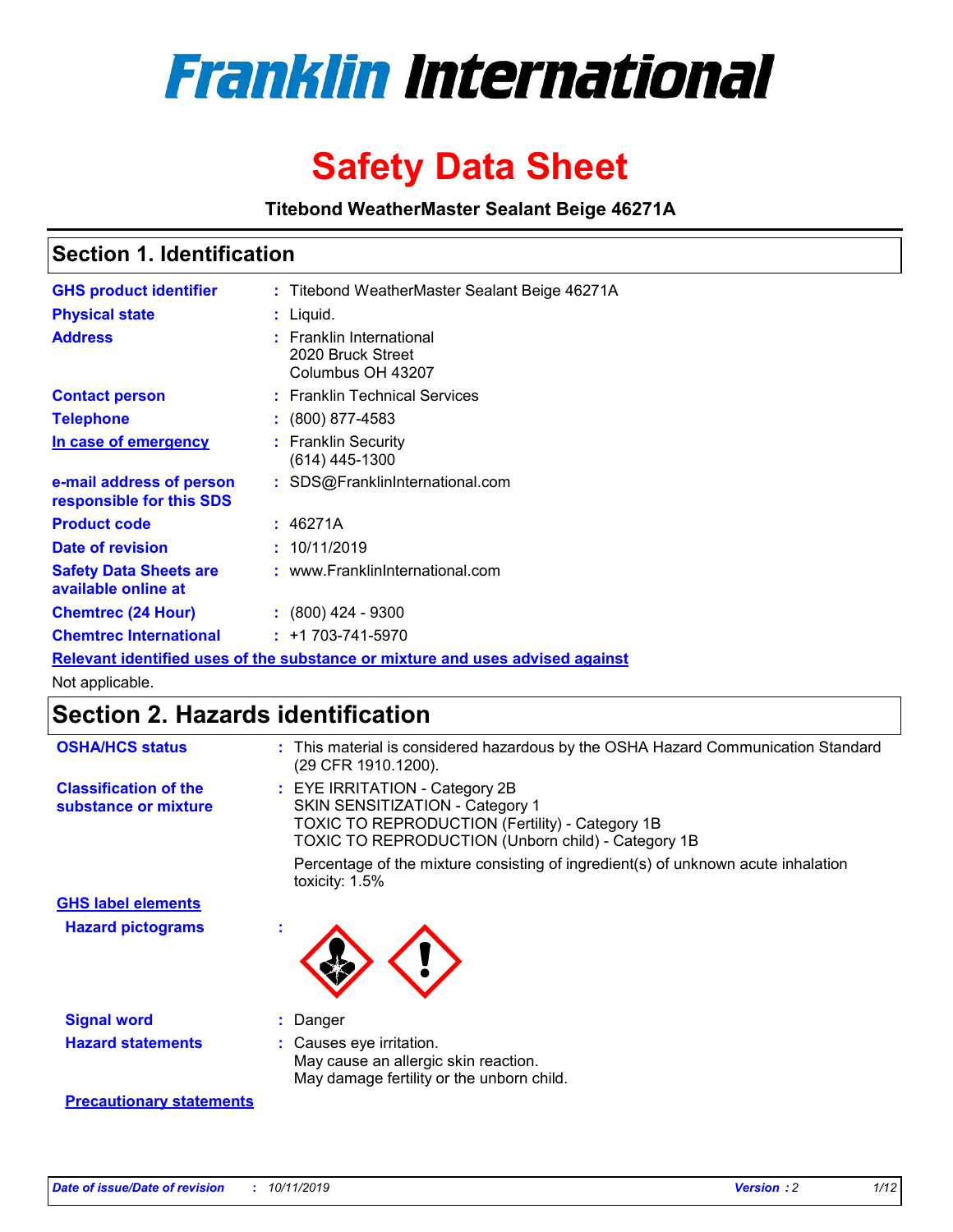### **Section 2. Hazards identification**

| <b>Prevention</b>                          | : Obtain special instructions before use. Do not handle until all safety precautions have<br>been read and understood. Wear protective gloves. Wear eye or face protection.<br>Wear protective clothing. Avoid breathing vapor. Wash hands thoroughly after handling.<br>Contaminated work clothing must not be allowed out of the workplace.                                                        |
|--------------------------------------------|------------------------------------------------------------------------------------------------------------------------------------------------------------------------------------------------------------------------------------------------------------------------------------------------------------------------------------------------------------------------------------------------------|
| <b>Response</b>                            | : IF exposed or concerned: Get medical attention. IF ON SKIN: Wash with plenty of<br>soap and water. Wash contaminated clothing before reuse. If skin irritation or rash<br>occurs: Get medical attention. IF IN EYES: Rinse cautiously with water for several<br>minutes. Remove contact lenses, if present and easy to do. Continue rinsing. If eye<br>irritation persists: Get medical attention. |
| <b>Storage</b>                             | : Store locked up.                                                                                                                                                                                                                                                                                                                                                                                   |
| <b>Disposal</b>                            | : Dispose of contents and container in accordance with all local, regional, national and<br>international regulations.                                                                                                                                                                                                                                                                               |
| <b>Hazards not otherwise</b><br>classified | : Product generates methanol during cure.                                                                                                                                                                                                                                                                                                                                                            |
|                                            |                                                                                                                                                                                                                                                                                                                                                                                                      |

### **Section 3. Composition/information on ingredients**

| <b>Substance/mixture</b><br>Mixture                  |                   |                     |
|------------------------------------------------------|-------------------|---------------------|
| <b>Ingredient name</b>                               | $\frac{9}{6}$     | <b>CAS number</b>   |
| 3-aminopropyltriethoxysilane<br>Dibutyltin dilaurate | l≤3<br>$\leq 0.3$ | 919-30-2<br>77-58-7 |

Any concentration shown as a range is to protect confidentiality or is due to batch variation.

**There are no additional ingredients present which, within the current knowledge of the supplier and in the concentrations applicable, are classified as hazardous to health or the environment and hence require reporting in this section.**

**Occupational exposure limits, if available, are listed in Section 8.**

### **Section 4. First aid measures**

| <b>Description of necessary first aid measures</b> |                                                                                                                                                                                                                                                                                                                                                                                                                                                                                                                                                                                                                                                                                                                                                                           |  |  |  |
|----------------------------------------------------|---------------------------------------------------------------------------------------------------------------------------------------------------------------------------------------------------------------------------------------------------------------------------------------------------------------------------------------------------------------------------------------------------------------------------------------------------------------------------------------------------------------------------------------------------------------------------------------------------------------------------------------------------------------------------------------------------------------------------------------------------------------------------|--|--|--|
| <b>Eye contact</b>                                 | : Immediately flush eyes with plenty of water, occasionally lifting the upper and lower<br>eyelids. Check for and remove any contact lenses. Continue to rinse for at least 10<br>minutes. If irritation persists, get medical attention.                                                                                                                                                                                                                                                                                                                                                                                                                                                                                                                                 |  |  |  |
| <b>Inhalation</b>                                  | : Remove victim to fresh air and keep at rest in a position comfortable for breathing. If<br>not breathing, if breathing is irregular or if respiratory arrest occurs, provide artificial<br>respiration or oxygen by trained personnel. It may be dangerous to the person providing<br>aid to give mouth-to-mouth resuscitation. Get medical attention. If unconscious, place<br>in recovery position and get medical attention immediately. Maintain an open airway.<br>Loosen tight clothing such as a collar, tie, belt or waistband. In case of inhalation of<br>decomposition products in a fire, symptoms may be delayed. The exposed person may<br>need to be kept under medical surveillance for 48 hours.                                                       |  |  |  |
| <b>Skin contact</b>                                | : Wash with plenty of soap and water. Remove contaminated clothing and shoes. Wash<br>contaminated clothing thoroughly with water before removing it, or wear gloves.<br>Continue to rinse for at least 10 minutes. Get medical attention. In the event of any<br>complaints or symptoms, avoid further exposure. Wash clothing before reuse. Clean<br>shoes thoroughly before reuse.                                                                                                                                                                                                                                                                                                                                                                                     |  |  |  |
| <b>Ingestion</b>                                   | : Wash out mouth with water. Remove dentures if any. Remove victim to fresh air and<br>keep at rest in a position comfortable for breathing. If material has been swallowed and<br>the exposed person is conscious, give small quantities of water to drink. Stop if the<br>exposed person feels sick as vomiting may be dangerous. Do not induce vomiting<br>unless directed to do so by medical personnel. If vomiting occurs, the head should be<br>kept low so that vomit does not enter the lungs. Get medical attention. Never give<br>anything by mouth to an unconscious person. If unconscious, place in recovery position<br>and get medical attention immediately. Maintain an open airway. Loosen tight clothing<br>such as a collar, tie, belt or waistband. |  |  |  |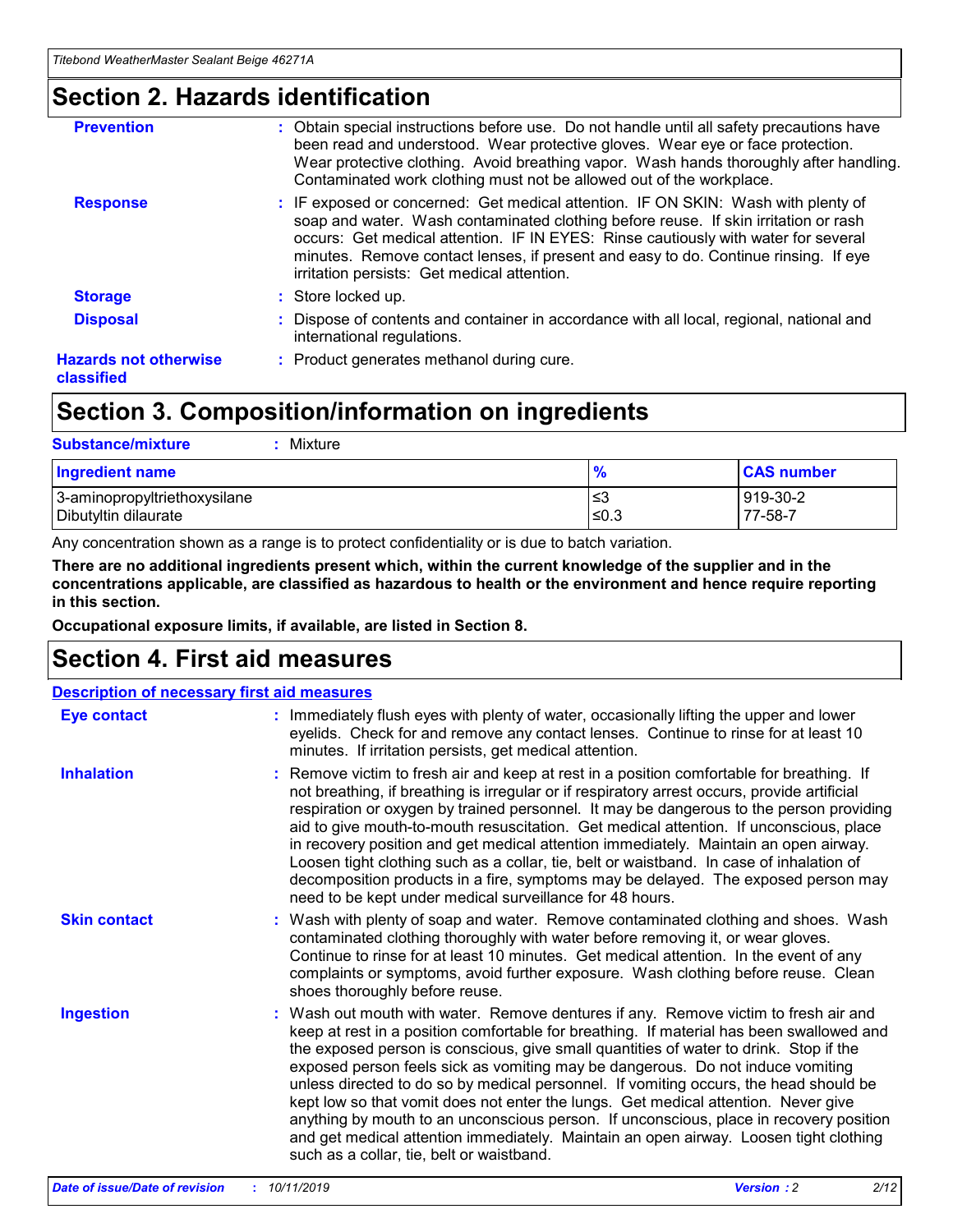## **Section 4. First aid measures**

| Most important symptoms/effects, acute and delayed |  |                                                                                                                                                                                                                                                                                                                                                                                                                 |
|----------------------------------------------------|--|-----------------------------------------------------------------------------------------------------------------------------------------------------------------------------------------------------------------------------------------------------------------------------------------------------------------------------------------------------------------------------------------------------------------|
| <b>Potential acute health effects</b>              |  |                                                                                                                                                                                                                                                                                                                                                                                                                 |
| <b>Eye contact</b>                                 |  | : May cause eye irritation.                                                                                                                                                                                                                                                                                                                                                                                     |
| <b>Inhalation</b>                                  |  | : No known significant effects or critical hazards.                                                                                                                                                                                                                                                                                                                                                             |
| <b>Skin contact</b>                                |  | : May cause skin irritation.                                                                                                                                                                                                                                                                                                                                                                                    |
| <b>Ingestion</b>                                   |  | : No known significant effects or critical hazards.                                                                                                                                                                                                                                                                                                                                                             |
| <b>Over-exposure signs/symptoms</b>                |  |                                                                                                                                                                                                                                                                                                                                                                                                                 |
| <b>Eye contact</b>                                 |  | : Adverse symptoms may include the following:<br>irritation<br>watering<br>redness                                                                                                                                                                                                                                                                                                                              |
| <b>Inhalation</b>                                  |  | : Adverse symptoms may include the following:<br>reduced fetal weight<br>increase in fetal deaths<br>skeletal malformations                                                                                                                                                                                                                                                                                     |
| <b>Skin contact</b>                                |  | : Adverse symptoms may include the following:<br>irritation<br>redness<br>reduced fetal weight<br>increase in fetal deaths<br>skeletal malformations                                                                                                                                                                                                                                                            |
| <b>Ingestion</b>                                   |  | : Adverse symptoms may include the following:<br>reduced fetal weight<br>increase in fetal deaths<br>skeletal malformations                                                                                                                                                                                                                                                                                     |
|                                                    |  | <b>Indication of immediate medical attention and special treatment needed, if necessary</b>                                                                                                                                                                                                                                                                                                                     |
| <b>Notes to physician</b>                          |  | : In case of inhalation of decomposition products in a fire, symptoms may be delayed.<br>The exposed person may need to be kept under medical surveillance for 48 hours.                                                                                                                                                                                                                                        |
| <b>Specific treatments</b>                         |  | : No specific treatment.                                                                                                                                                                                                                                                                                                                                                                                        |
| <b>Protection of first-aiders</b>                  |  | : No action shall be taken involving any personal risk or without suitable training. If it is<br>suspected that fumes are still present, the rescuer should wear an appropriate mask or<br>self-contained breathing apparatus. It may be dangerous to the person providing aid to<br>give mouth-to-mouth resuscitation. Wash contaminated clothing thoroughly with water<br>before removing it, or wear gloves. |

**See toxicological information (Section 11)**

### **Section 5. Fire-fighting measures**

| <b>Extinguishing media</b>                             |                                                                                                                                                                                                     |
|--------------------------------------------------------|-----------------------------------------------------------------------------------------------------------------------------------------------------------------------------------------------------|
| <b>Suitable extinguishing</b><br>media                 | : Use an extinguishing agent suitable for the surrounding fire.                                                                                                                                     |
| <b>Unsuitable extinguishing</b><br>media               | $:$ None known.                                                                                                                                                                                     |
| <b>Specific hazards arising</b><br>from the chemical   | : In a fire or if heated, a pressure increase will occur and the container may burst.                                                                                                               |
| <b>Hazardous thermal</b><br>decomposition products     | : Decomposition products may include the following materials:<br>carbon dioxide<br>carbon monoxide<br>nitrogen oxides<br>metal oxide/oxides                                                         |
| <b>Special protective actions</b><br>for fire-fighters | : Promptly isolate the scene by removing all persons from the vicinity of the incident if<br>there is a fire. No action shall be taken involving any personal risk or without suitable<br>training. |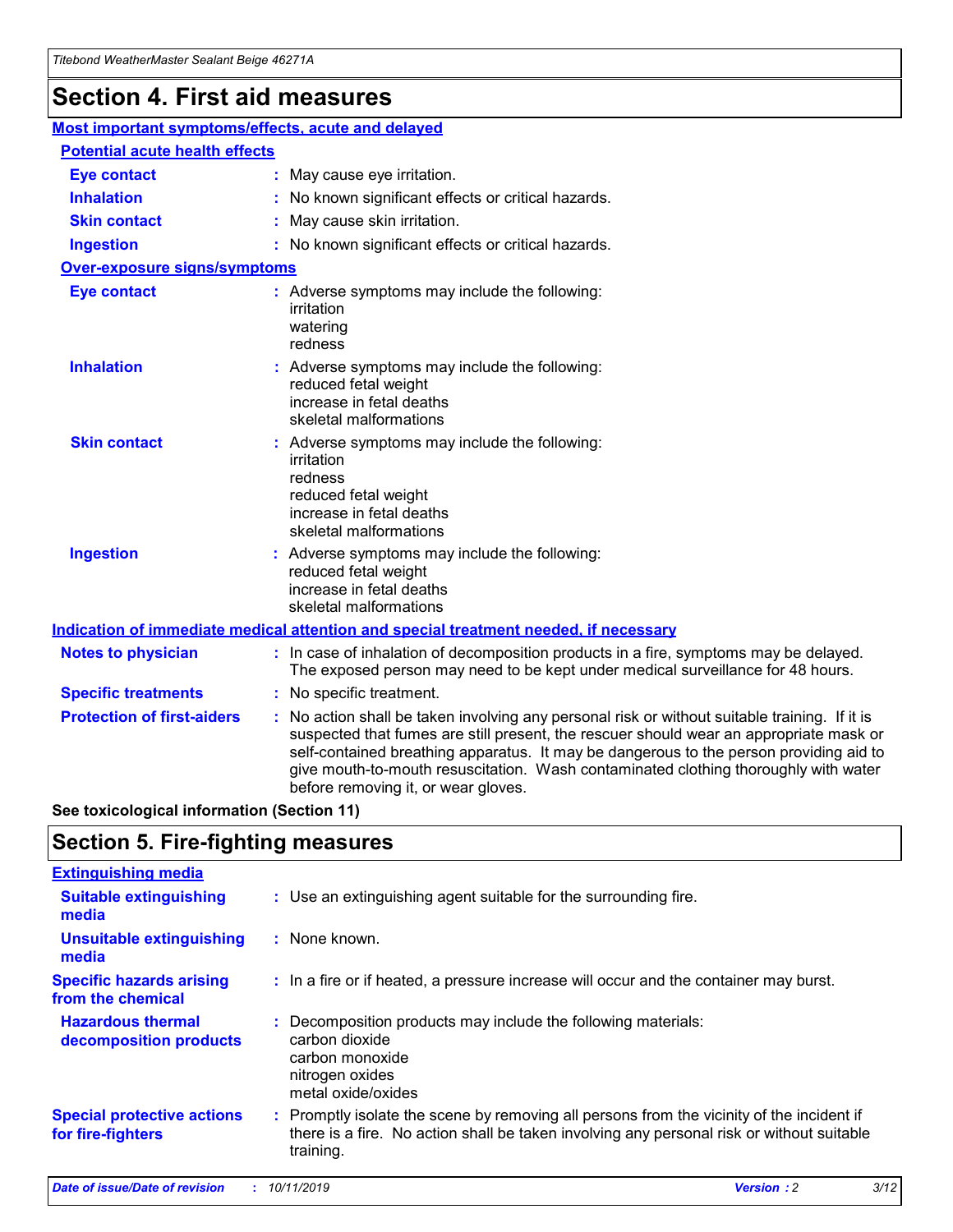### **Section 5. Fire-fighting measures**

**Special protective equipment for fire-fighters** Fire-fighters should wear appropriate protective equipment and self-contained breathing **:** apparatus (SCBA) with a full face-piece operated in positive pressure mode.

### **Section 6. Accidental release measures**

#### **Personal precautions, protective equipment and emergency procedures**

| For non-emergency<br>personnel                               | : No action shall be taken involving any personal risk or without suitable training.<br>Evacuate surrounding areas. Keep unnecessary and unprotected personnel from<br>entering. Do not touch or walk through spilled material. Avoid breathing vapor or mist.<br>Provide adequate ventilation. Wear appropriate respirator when ventilation is<br>inadequate. Put on appropriate personal protective equipment.                                                                                                                                                                                                                                                                                             |
|--------------------------------------------------------------|--------------------------------------------------------------------------------------------------------------------------------------------------------------------------------------------------------------------------------------------------------------------------------------------------------------------------------------------------------------------------------------------------------------------------------------------------------------------------------------------------------------------------------------------------------------------------------------------------------------------------------------------------------------------------------------------------------------|
|                                                              | For emergency responders : If specialized clothing is required to deal with the spillage, take note of any information in<br>Section 8 on suitable and unsuitable materials. See also the information in "For non-<br>emergency personnel".                                                                                                                                                                                                                                                                                                                                                                                                                                                                  |
| <b>Environmental precautions</b>                             | : Avoid dispersal of spilled material and runoff and contact with soil, waterways, drains<br>and sewers. Inform the relevant authorities if the product has caused environmental<br>pollution (sewers, waterways, soil or air).                                                                                                                                                                                                                                                                                                                                                                                                                                                                              |
| <b>Methods and materials for containment and cleaning up</b> |                                                                                                                                                                                                                                                                                                                                                                                                                                                                                                                                                                                                                                                                                                              |
| <b>Small spill</b>                                           | : Stop leak if without risk. Move containers from spill area. Dilute with water and mop up<br>if water-soluble. Alternatively, or if water-insoluble, absorb with an inert dry material and<br>place in an appropriate waste disposal container. Dispose of via a licensed waste<br>disposal contractor.                                                                                                                                                                                                                                                                                                                                                                                                     |
| <b>Large spill</b>                                           | : Stop leak if without risk. Move containers from spill area. Approach release from<br>upwind. Prevent entry into sewers, water courses, basements or confined areas. Wash<br>spillages into an effluent treatment plant or proceed as follows. Contain and collect<br>spillage with non-combustible, absorbent material e.g. sand, earth, vermiculite or<br>diatomaceous earth and place in container for disposal according to local regulations<br>(see Section 13). Dispose of via a licensed waste disposal contractor. Contaminated<br>absorbent material may pose the same hazard as the spilled product. Note: see<br>Section 1 for emergency contact information and Section 13 for waste disposal. |

### **Section 7. Handling and storage**

| <b>Precautions for safe handling</b>                                             |                                                                                                                                                                                                                                                                                                                                                                                                                                                                                                                                                                                                                                                                                                                                                                                                                                                  |
|----------------------------------------------------------------------------------|--------------------------------------------------------------------------------------------------------------------------------------------------------------------------------------------------------------------------------------------------------------------------------------------------------------------------------------------------------------------------------------------------------------------------------------------------------------------------------------------------------------------------------------------------------------------------------------------------------------------------------------------------------------------------------------------------------------------------------------------------------------------------------------------------------------------------------------------------|
| <b>Protective measures</b>                                                       | : Put on appropriate personal protective equipment (see Section 8). Persons with a<br>history of skin sensitization problems should not be employed in any process in which<br>this product is used. Avoid exposure - obtain special instructions before use. Avoid<br>exposure during pregnancy. Do not handle until all safety precautions have been read<br>and understood. Do not get in eyes or on skin or clothing. Do not ingest. Avoid<br>breathing vapor or mist. If during normal use the material presents a respiratory hazard,<br>use only with adequate ventilation or wear appropriate respirator. Keep in the original<br>container or an approved alternative made from a compatible material, kept tightly<br>closed when not in use. Empty containers retain product residue and can be hazardous.<br>Do not reuse container. |
| <b>Advice on general</b><br>occupational hygiene                                 | : Eating, drinking and smoking should be prohibited in areas where this material is<br>handled, stored and processed. Workers should wash hands and face before eating,<br>drinking and smoking. Remove contaminated clothing and protective equipment before<br>entering eating areas. See also Section 8 for additional information on hygiene<br>measures.                                                                                                                                                                                                                                                                                                                                                                                                                                                                                    |
| <b>Conditions for safe storage,</b><br>including any<br><b>incompatibilities</b> | : Store between the following temperatures: 0 to 120 $\degree$ C (32 to 248 $\degree$ F). Store in<br>accordance with local regulations. Store in original container protected from direct<br>sunlight in a dry, cool and well-ventilated area, away from incompatible materials (see<br>Section 10) and food and drink. Store locked up. Keep container tightly closed and<br>sealed until ready for use. Containers that have been opened must be carefully<br>resealed and kept upright to prevent leakage. Do not store in unlabeled containers.<br>Use appropriate containment to avoid environmental contamination. See Section 10 for<br>incompatible materials before handling or use.                                                                                                                                                   |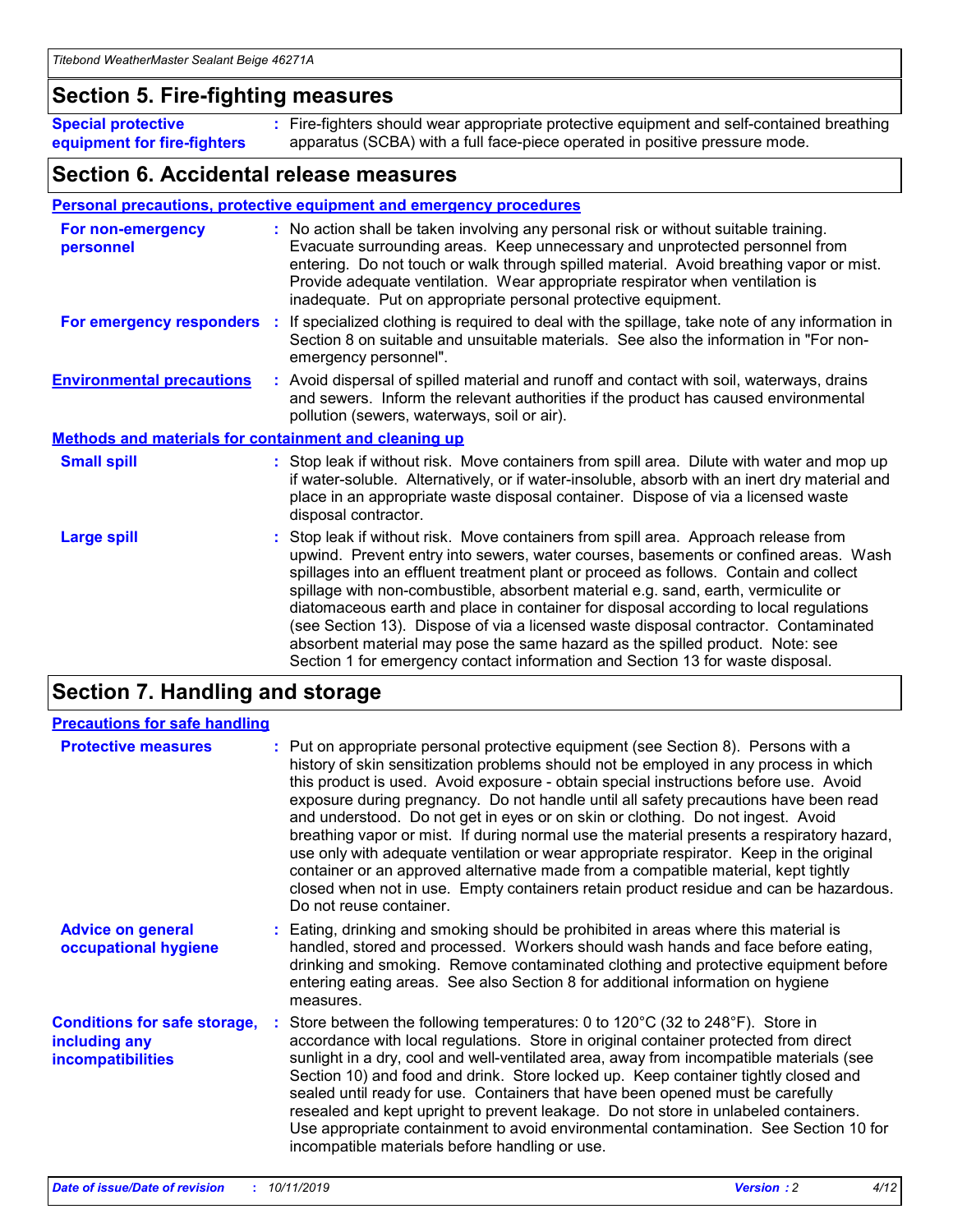## **Section 8. Exposure controls/personal protection**

#### **Control parameters**

### **Occupational exposure limits**

| <b>Ingredient name</b>                               |    |                                          | <b>Exposure limits</b>                                                                                                                                                                                                                                                                                                                                                                                                                                                                                                                                                                                                 |
|------------------------------------------------------|----|------------------------------------------|------------------------------------------------------------------------------------------------------------------------------------------------------------------------------------------------------------------------------------------------------------------------------------------------------------------------------------------------------------------------------------------------------------------------------------------------------------------------------------------------------------------------------------------------------------------------------------------------------------------------|
| 3-aminopropyltriethoxysilane<br>Dibutyltin dilaurate |    |                                          | None.<br>ACGIH TLV (United States, 3/2019). Absorbed through skin.<br>Notes: as Sn<br>TWA: 0.1 mg/m <sup>3</sup> , (as Sn) 8 hours.<br>STEL: 0.2 mg/m <sup>3</sup> , (as Sn) 15 minutes.<br>NIOSH REL (United States, 10/2016). Absorbed through skin.<br>Notes: as Sn<br>TWA: 0.1 mg/m <sup>3</sup> , (as Sn) 10 hours.<br>OSHA PEL (United States, 5/2018). Notes: as Sn<br>TWA: $0.1 \text{ mg/m}^3$ , (as Sn) 8 hours.<br>OSHA PEL 1989 (United States, 3/1989). Absorbed through skin.<br>Notes: measured as Sn<br>TWA: 0.1 mg/m <sup>3</sup> , (measured as Sn) 8 hours. Form: Organic                           |
| <b>Appropriate engineering</b><br>controls           |    |                                          | : If user operations generate dust, fumes, gas, vapor or mist, use process enclosures,<br>local exhaust ventilation or other engineering controls to keep worker exposure to<br>airborne contaminants below any recommended or statutory limits.                                                                                                                                                                                                                                                                                                                                                                       |
| <b>Environmental exposure</b><br><b>controls</b>     |    |                                          | Emissions from ventilation or work process equipment should be checked to ensure<br>they comply with the requirements of environmental protection legislation. In some<br>cases, fume scrubbers, filters or engineering modifications to the process equipment<br>will be necessary to reduce emissions to acceptable levels.                                                                                                                                                                                                                                                                                          |
| <b>Individual protection measures</b>                |    |                                          |                                                                                                                                                                                                                                                                                                                                                                                                                                                                                                                                                                                                                        |
| <b>Hygiene measures</b>                              |    |                                          | : Wash hands, forearms and face thoroughly after handling chemical products, before<br>eating, smoking and using the lavatory and at the end of the working period.<br>Appropriate techniques should be used to remove potentially contaminated clothing.<br>Contaminated work clothing should not be allowed out of the workplace. Wash<br>contaminated clothing before reusing. Ensure that eyewash stations and safety<br>showers are close to the workstation location.                                                                                                                                            |
| <b>Eye/face protection</b>                           |    |                                          | : Safety eyewear complying with an approved standard should be used when a risk<br>assessment indicates this is necessary to avoid exposure to liquid splashes, mists,<br>gases or dusts. If contact is possible, the following protection should be worn, unless<br>the assessment indicates a higher degree of protection: chemical splash goggles.                                                                                                                                                                                                                                                                  |
| <b>Skin protection</b>                               |    |                                          |                                                                                                                                                                                                                                                                                                                                                                                                                                                                                                                                                                                                                        |
| <b>Hand protection</b>                               |    |                                          | : Chemical-resistant, impervious gloves complying with an approved standard should be<br>worn at all times when handling chemical products if a risk assessment indicates this is<br>necessary. Considering the parameters specified by the glove manufacturer, check<br>during use that the gloves are still retaining their protective properties. It should be<br>noted that the time to breakthrough for any glove material may be different for different<br>glove manufacturers. In the case of mixtures, consisting of several substances, the<br>protection time of the gloves cannot be accurately estimated. |
| <b>Body protection</b>                               |    | handling this product.                   | Personal protective equipment for the body should be selected based on the task being<br>performed and the risks involved and should be approved by a specialist before                                                                                                                                                                                                                                                                                                                                                                                                                                                |
| <b>Other skin protection</b>                         |    | specialist before handling this product. | : Appropriate footwear and any additional skin protection measures should be selected<br>based on the task being performed and the risks involved and should be approved by a                                                                                                                                                                                                                                                                                                                                                                                                                                          |
| <b>Respiratory protection</b>                        | ÷. | aspects of use.                          | Based on the hazard and potential for exposure, select a respirator that meets the<br>appropriate standard or certification. Respirators must be used according to a<br>respiratory protection program to ensure proper fitting, training, and other important                                                                                                                                                                                                                                                                                                                                                         |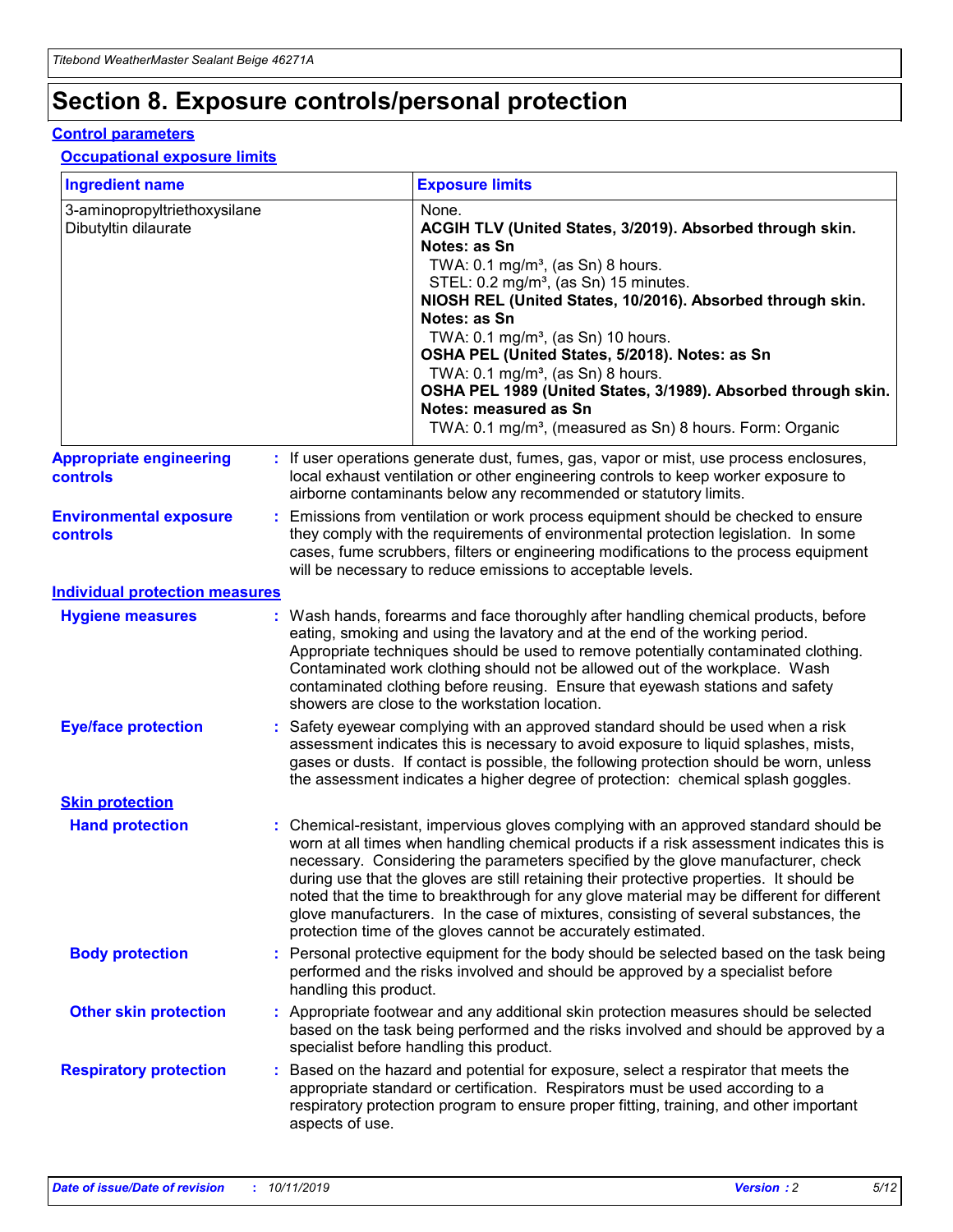### **Section 9. Physical and chemical properties**

#### **Appearance**

| <b>Physical state</b>                             | : Liquid. [Paste.]                                              |
|---------------------------------------------------|-----------------------------------------------------------------|
| Color                                             | Beige.                                                          |
| Odor                                              | None [Slight]                                                   |
| <b>Odor threshold</b>                             | : Not available.                                                |
| рH                                                | : Not applicable.                                               |
| <b>Melting point</b>                              | : Not available.                                                |
| <b>Boiling point</b>                              | : >100°C (>212°F)                                               |
| <b>Flash point</b>                                | : Closed cup: $>200^{\circ}$ C ( $>392^{\circ}$ F) [Setaflash.] |
| <b>Evaporation rate</b>                           | $:$ <1 (butyl acetate = 1)                                      |
| <b>Flammability (solid, gas)</b>                  | : Not available.                                                |
| Lower and upper explosive<br>(flammable) limits   | : Not available.                                                |
| <b>VOC (less water, less</b><br>exempt solvents)  | : 0 g/l                                                         |
| <b>Volatility</b>                                 | $: 0\%$ (w/w)                                                   |
| <b>Vapor density</b>                              | : Not available.                                                |
| <b>Relative density</b>                           | : 1.4329                                                        |
| <b>Solubility</b>                                 | Insoluble in the following materials: cold water and hot water. |
| <b>Solubility in water</b>                        | : Not available.                                                |
| <b>Partition coefficient: n-</b><br>octanol/water | $:$ Not available.                                              |
| <b>Auto-ignition temperature</b>                  | : Not available.                                                |
|                                                   |                                                                 |
| <b>Decomposition temperature</b>                  | : Not available.                                                |

### **Section 10. Stability and reactivity**

| <b>Reactivity</b>                            |    | : No specific test data related to reactivity available for this product or its ingredients.            |
|----------------------------------------------|----|---------------------------------------------------------------------------------------------------------|
| <b>Chemical stability</b>                    |    | : The product is stable.                                                                                |
| <b>Possibility of hazardous</b><br>reactions |    | : Under normal conditions of storage and use, hazardous reactions will not occur.                       |
| <b>Conditions to avoid</b>                   |    | : No specific data.                                                                                     |
| <b>Incompatible materials</b>                | ٠. | No specific data.                                                                                       |
| <b>Hazardous decomposition</b><br>products   | ÷. | Under normal conditions of storage and use, hazardous decomposition products should<br>not be produced. |

### **Section 11. Toxicological information**

### **Information on toxicological effects**

#### **Acute toxicity**

| <b>Product/ingredient name</b> | <b>Result</b>           | <b>Species</b> | <b>Dose</b>                | <b>Exposure</b> |
|--------------------------------|-------------------------|----------------|----------------------------|-----------------|
| 3-aminopropyltriethoxysilane   | <b>ILD50 Dermal</b>     | Rabbit         | 4.29 g/kg                  |                 |
| Dibutyltin dilaurate           | ILD50 Oral<br>LD50 Oral | Rat<br>Rat     | $1.57$ g/kg<br>175 $mg/kg$ |                 |
|                                |                         |                |                            |                 |

**Irritation/Corrosion**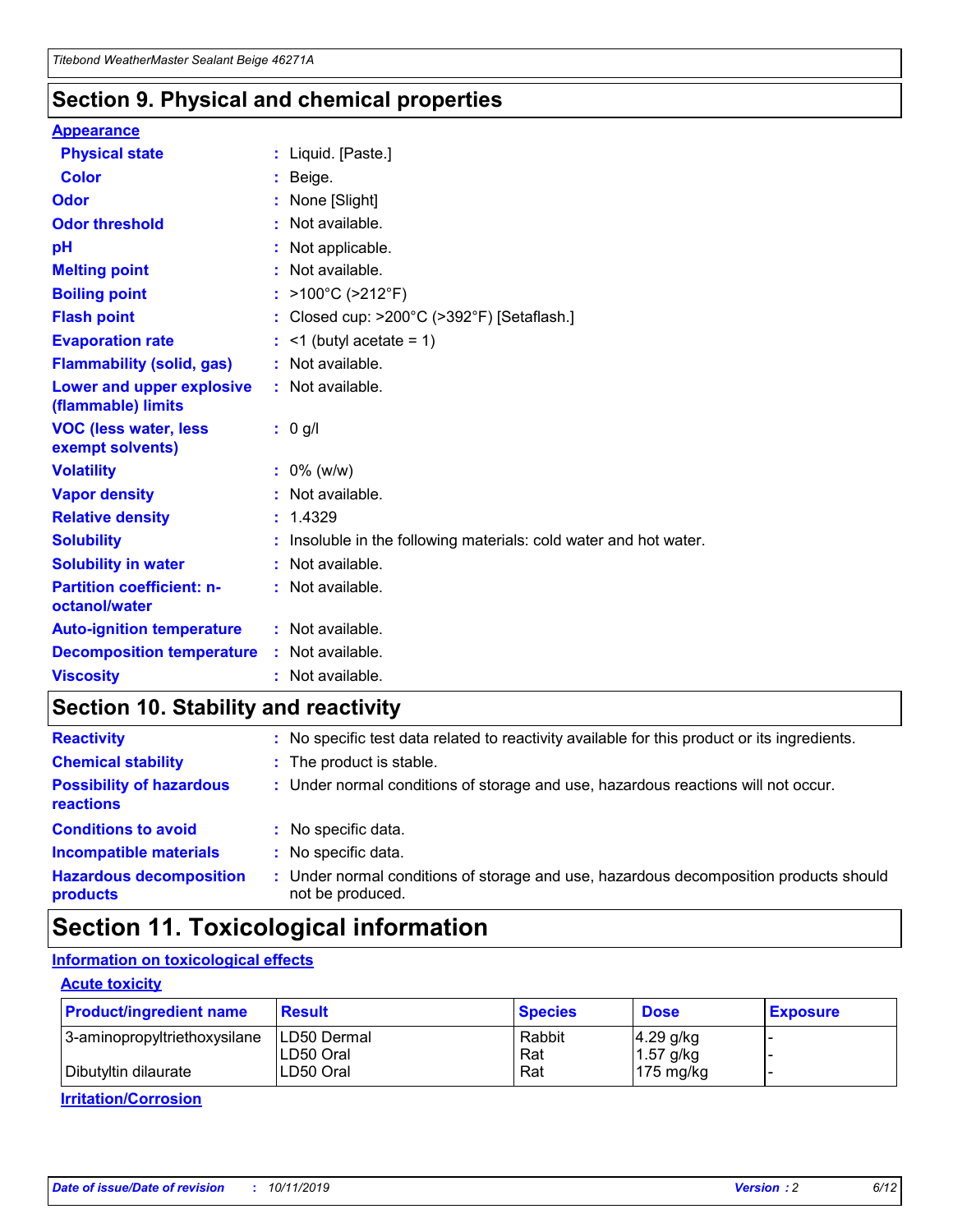## **Section 11. Toxicological information**

| <b>Product/ingredient name</b> | <b>Result</b>            | <b>Species</b> | <b>Score</b> | <b>Exposure</b>           | <b>Observation</b> |
|--------------------------------|--------------------------|----------------|--------------|---------------------------|--------------------|
| 3-aminopropyltriethoxysilane   | Eyes - Mild irritant     | Rabbit         |              | $100$ mg                  |                    |
|                                | Eyes - Severe irritant   | Rabbit         |              | 24 hours 750              |                    |
|                                |                          |                |              | ug                        |                    |
|                                | Skin - Severe irritant   | Rabbit         |              | 24 hours 5                | -                  |
| Dibutyltin dilaurate           | Eyes - Moderate irritant | Rabbit         |              | mq<br><b>24 hours 100</b> |                    |
|                                |                          |                |              | mg                        |                    |
|                                | Skin - Severe irritant   | Rabbit         |              | 500 mg                    |                    |

### **Sensitization**

Not available.

#### **Mutagenicity**

Not available.

#### **Carcinogenicity**

Not available.

#### **Reproductive toxicity**

Not available.

#### **Teratogenicity**

Not available.

#### **Specific target organ toxicity (single exposure)**

Not available.

#### **Specific target organ toxicity (repeated exposure)**

| <b>Name</b>                                                                  |                                                                            | <b>Category</b>                                     | <b>Route of</b><br>exposure | <b>Target organs</b> |
|------------------------------------------------------------------------------|----------------------------------------------------------------------------|-----------------------------------------------------|-----------------------------|----------------------|
| Dibutyltin dilaurate                                                         |                                                                            | Category 1                                          | -                           | respiratory system   |
| <b>Aspiration hazard</b><br>Not available.                                   |                                                                            |                                                     |                             |                      |
| <b>Information on the likely</b><br>routes of exposure                       | : Not available.                                                           |                                                     |                             |                      |
| <b>Potential acute health effects</b>                                        |                                                                            |                                                     |                             |                      |
| <b>Eye contact</b>                                                           | : May cause eye irritation.                                                |                                                     |                             |                      |
| <b>Inhalation</b>                                                            |                                                                            | : No known significant effects or critical hazards. |                             |                      |
| <b>Skin contact</b>                                                          | : May cause skin irritation.                                               |                                                     |                             |                      |
| <b>Ingestion</b>                                                             |                                                                            | : No known significant effects or critical hazards. |                             |                      |
| Symptoms related to the physical, chemical and toxicological characteristics |                                                                            |                                                     |                             |                      |
| <b>Eye contact</b>                                                           | irritation<br>watering<br>redness                                          | : Adverse symptoms may include the following:       |                             |                      |
| <b>Inhalation</b>                                                            | reduced fetal weight<br>increase in fetal deaths<br>skeletal malformations | : Adverse symptoms may include the following:       |                             |                      |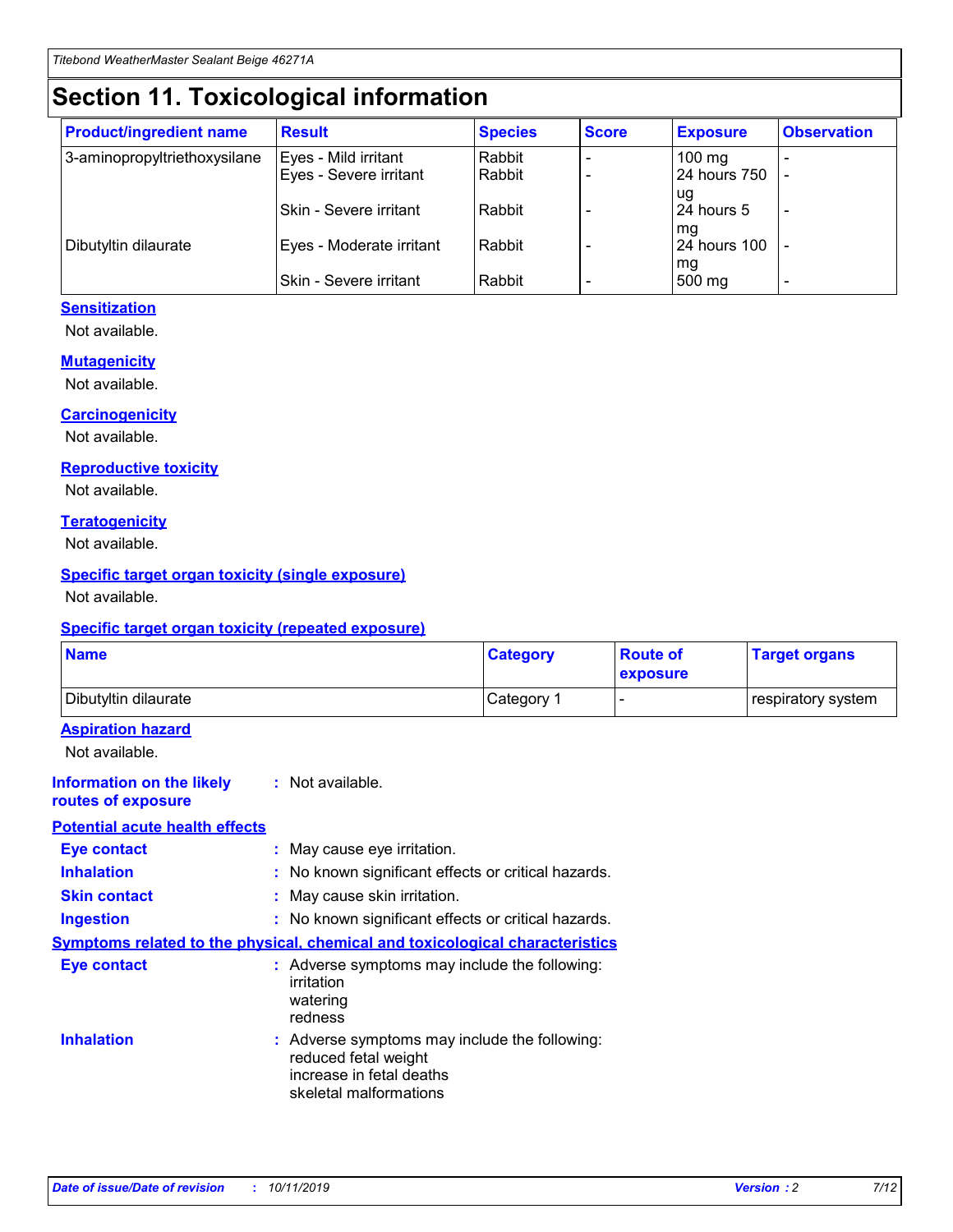## **Section 11. Toxicological information**

| <b>Skin contact</b>                     | : Adverse symptoms may include the following:                                                            |
|-----------------------------------------|----------------------------------------------------------------------------------------------------------|
|                                         | irritation                                                                                               |
|                                         | redness                                                                                                  |
|                                         | reduced fetal weight                                                                                     |
|                                         | increase in fetal deaths                                                                                 |
|                                         | skeletal malformations                                                                                   |
| <b>Ingestion</b>                        | : Adverse symptoms may include the following:                                                            |
|                                         | reduced fetal weight                                                                                     |
|                                         | increase in fetal deaths                                                                                 |
|                                         | skeletal malformations                                                                                   |
|                                         | Delayed and immediate effects and also chronic effects from short and long term exposure                 |
| <b>Short term exposure</b>              |                                                                                                          |
| <b>Potential immediate</b>              | : Not available.                                                                                         |
| effects                                 |                                                                                                          |
| <b>Potential delayed effects</b>        | : Not available.                                                                                         |
| Long term exposure                      |                                                                                                          |
| <b>Potential immediate</b>              | : Not available.                                                                                         |
| effects                                 |                                                                                                          |
| <b>Potential delayed effects</b>        | : Not available.                                                                                         |
| <b>Potential chronic health effects</b> |                                                                                                          |
| Not available.                          |                                                                                                          |
| <b>General</b>                          | : Once sensitized, a severe allergic reaction may occur when subsequently exposed to<br>very low levels. |
| <b>Carcinogenicity</b>                  | : No known significant effects or critical hazards.                                                      |
| <b>Mutagenicity</b>                     | No known significant effects or critical hazards.                                                        |
| <b>Teratogenicity</b>                   | May damage the unborn child.                                                                             |
| <b>Developmental effects</b>            | No known significant effects or critical hazards.                                                        |
| <b>Fertility effects</b>                | : May damage fertility.                                                                                  |
| <b>Numerical measures of toxicity</b>   |                                                                                                          |
| <b>Acute toxicity estimates</b>         |                                                                                                          |
|                                         |                                                                                                          |

Not available.

## **Section 12. Ecological information**

#### **Toxicity**

| <b>Product/ingredient name</b> | <b>Result</b>                     | <b>Species</b>                       | <b>Exposure</b> |
|--------------------------------|-----------------------------------|--------------------------------------|-----------------|
| Dibutyltin dilaurate           | Chronic EC10 > 2 mg/l Fresh water | Algae - Scenedesmus<br>I subspicatus | l 96 hours      |

### **Persistence and degradability**

| <b>Product/ingredient name</b> | <b>Test</b>                                                                    | <b>Result</b>  |                   | <b>Dose</b> | <b>Inoculum</b>         |
|--------------------------------|--------------------------------------------------------------------------------|----------------|-------------------|-------------|-------------------------|
| Dibutyltin dilaurate           | OECD 301F<br>Ready<br>Biodegradability -<br>Manometric<br>Respirometry<br>Test | 23 % - 28 days |                   |             |                         |
| <b>Product/ingredient name</b> | <b>Aquatic half-life</b>                                                       |                | <b>Photolysis</b> |             | <b>Biodegradability</b> |
| Dibutyltin dilaurate           |                                                                                |                |                   |             | Inherent                |

### **Bioaccumulative potential**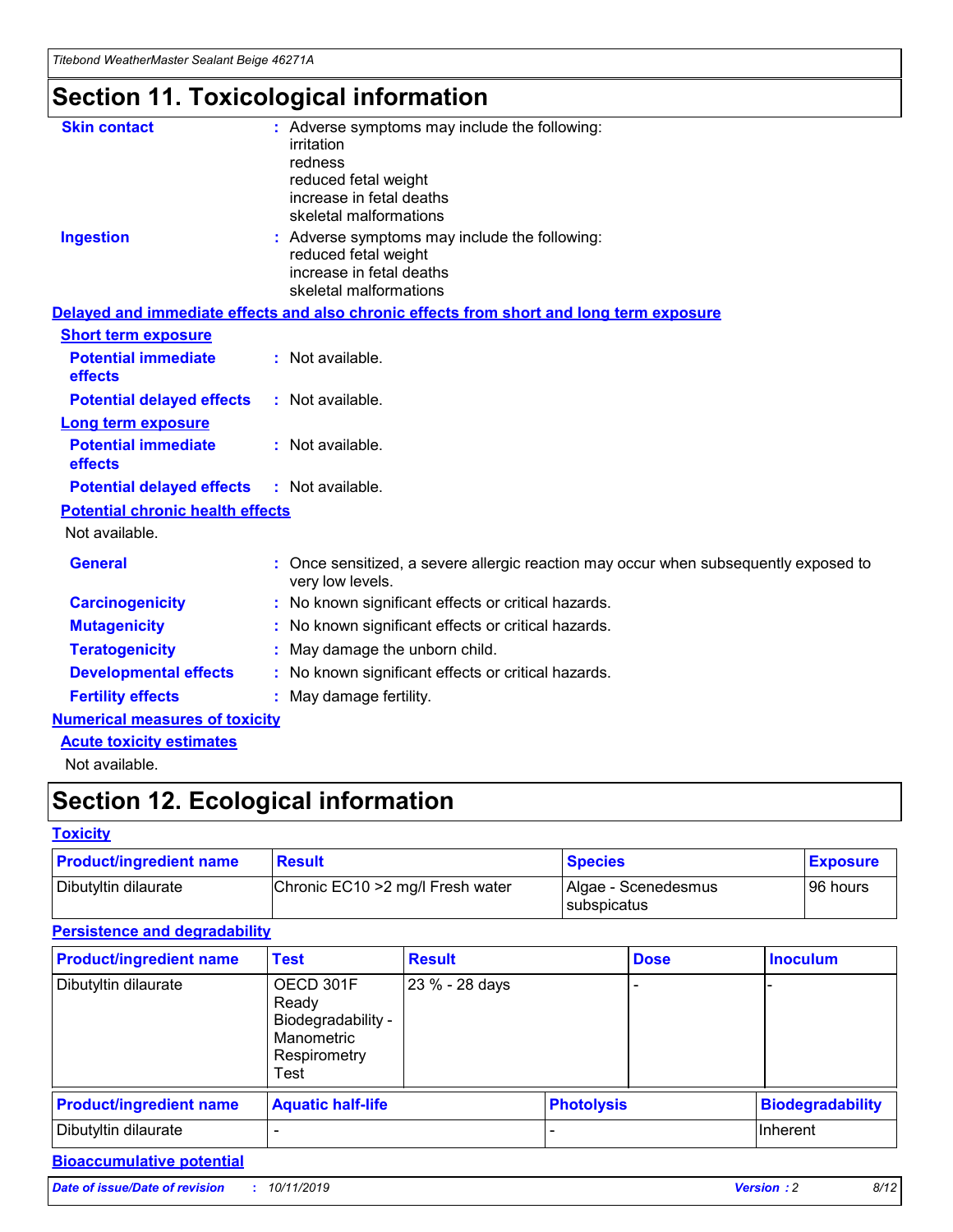## **Section 12. Ecological information**

| <b>Product/ingredient name</b> | $LoaPow$ | <b>BCF</b> | <b>Potential</b> |
|--------------------------------|----------|------------|------------------|
| 3-aminopropyltriethoxysilane   | 1.7      | 3.4        | low              |
| Dibutyltin dilaurate           | 4.44     | 2.91       | low              |

#### **Mobility in soil**

| <i></i>                                                       |                                                     |
|---------------------------------------------------------------|-----------------------------------------------------|
| <b>Soil/water partition</b><br>coefficient (K <sub>oc</sub> ) | : Not available.                                    |
| <b>Other adverse effects</b>                                  | : No known significant effects or critical hazards. |

### **Section 13. Disposal considerations**

**Disposal methods :**

The generation of waste should be avoided or minimized wherever possible. Disposal of this product, solutions and any by-products should at all times comply with the requirements of environmental protection and waste disposal legislation and any regional local authority requirements. Dispose of surplus and non-recyclable products via a licensed waste disposal contractor. Waste should not be disposed of untreated to the sewer unless fully compliant with the requirements of all authorities with jurisdiction. Waste packaging should be recycled. Incineration or landfill should only be considered when recycling is not feasible. This material and its container must be disposed of in a safe way. Care should be taken when handling emptied containers that have not been cleaned or rinsed out. Empty containers or liners may retain some product residues. Avoid dispersal of spilled material and runoff and contact with soil, waterways, drains and sewers.

## **Section 14. Transport information**

|                                      | <b>DOT</b><br><b>Classification</b> | <b>TDG</b><br><b>Classification</b> | <b>Mexico</b><br><b>Classification</b> | <b>ADR/RID</b> | <b>IMDG</b>              | <b>IATA</b>              |
|--------------------------------------|-------------------------------------|-------------------------------------|----------------------------------------|----------------|--------------------------|--------------------------|
| <b>UN number</b>                     | Not regulated.                      | Not regulated.                      | Not regulated.                         | Not regulated. | Not regulated.           | Not regulated.           |
| <b>UN proper</b><br>shipping name    | $\blacksquare$                      |                                     |                                        |                |                          |                          |
| <b>Transport</b><br>hazard class(es) | $\blacksquare$                      | $\overline{\phantom{a}}$            | $\blacksquare$                         | $\blacksquare$ | $\overline{\phantom{a}}$ | $\overline{\phantom{0}}$ |
| <b>Packing group</b>                 | $\overline{\phantom{a}}$            | $\overline{\phantom{0}}$            | $\overline{\phantom{a}}$               | -              | $\overline{\phantom{0}}$ | $\overline{\phantom{a}}$ |
| <b>Environmental</b><br>hazards      | No.                                 | No.                                 | No.                                    | No.            | No.                      | No.                      |

## **Section 15. Regulatory information**

### **U.S. Federal regulations**

### **SARA 302/304**

### **Composition/information on ingredients**

No products were found.

**SARA 304 RQ :** Not applicable.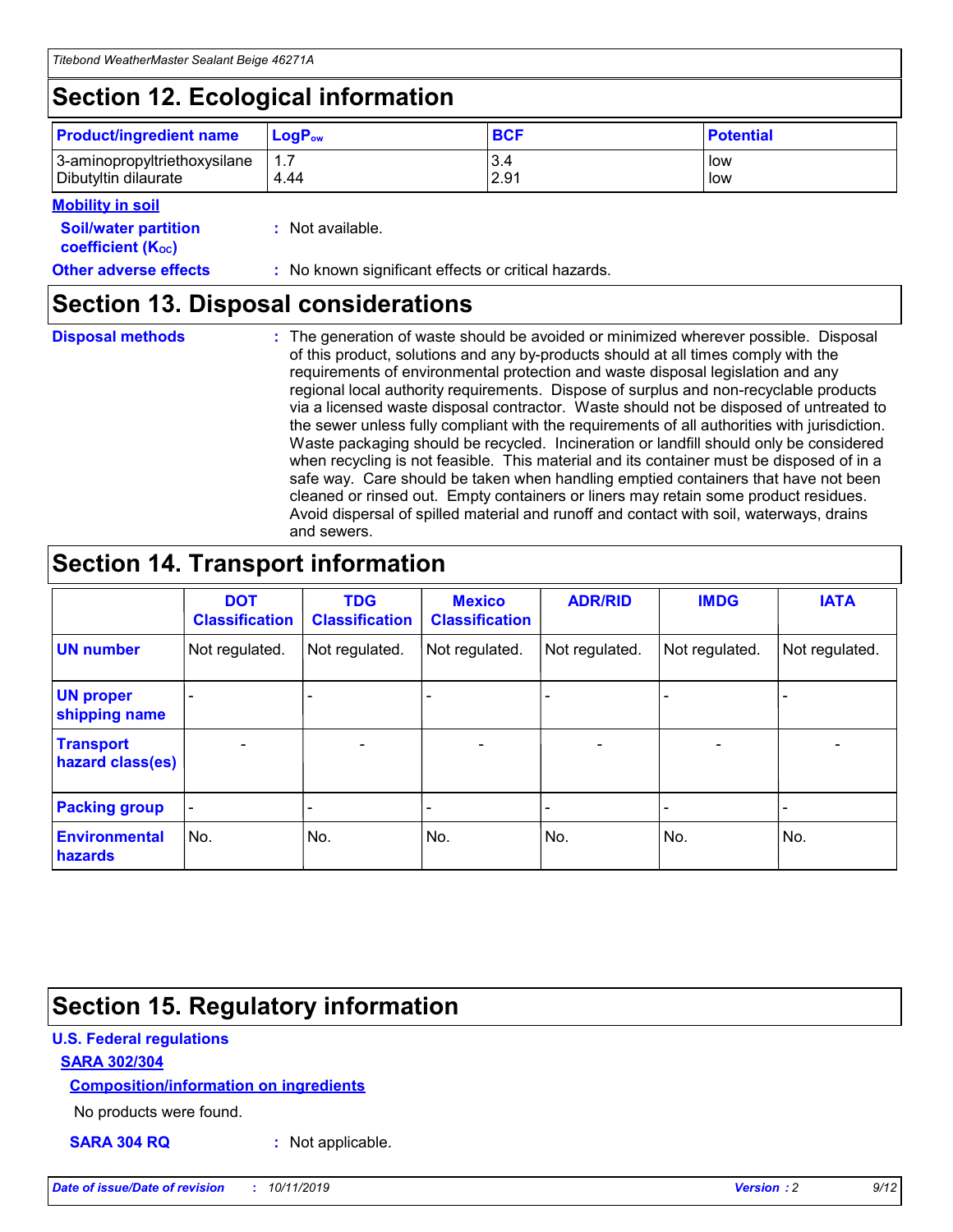## **Section 15. Regulatory information**

#### **SARA 311/312**

**Classification :** EYE IRRITATION - Category 2B SKIN SENSITIZATION - Category 1 TOXIC TO REPRODUCTION (Fertility) - Category 1B TOXIC TO REPRODUCTION (Unborn child) - Category 1B

#### **Composition/information on ingredients**

| <b>Name</b>                  | $\frac{9}{6}$ | <b>Classification</b>                                                                                            |
|------------------------------|---------------|------------------------------------------------------------------------------------------------------------------|
| 3-aminopropyltriethoxysilane | $\leq$ 3      | <b>FLAMMABLE LIQUIDS - Category 4</b><br><b>ACUTE TOXICITY (oral) - Category 4</b>                               |
|                              |               | SKIN IRRITATION - Category 2<br>EYE IRRITATION - Category 2A                                                     |
| Dibutyltin dilaurate         | ≤0.3          | ACUTE TOXICITY (oral) - Category 3<br>SKIN CORROSION - Category 1C                                               |
|                              |               | SERIOUS EYE DAMAGE - Category 1<br>SKIN SENSITIZATION - Category 1<br><b>GERM CELL MUTAGENICITY - Category 2</b> |
|                              |               | TOXIC TO REPRODUCTION (Fertility) - Category 1B<br>TOXIC TO REPRODUCTION (Unborn child) - Category 1B            |
|                              |               | SPECIFIC TARGET ORGAN TOXICITY (REPEATED<br>EXPOSURE) (respiratory system) - Category 1                          |

#### **State regulations**

| <b>Massachusetts</b> | : None of the components are listed. |
|----------------------|--------------------------------------|
| <b>New York</b>      | : None of the components are listed. |
| <b>New Jersey</b>    | : None of the components are listed. |
| <b>Pennsylvania</b>  | : None of the components are listed. |

#### **California Prop. 65**

**A** WARNING: This product can expose you to methanol, which is known to the State of California to cause birth defects or other reproductive harm. For more information go to www.P65Warnings.ca.gov.

| <b>Ingredient name</b> | No significant risk Maximum<br>level | acceptable dosage<br>level |
|------------------------|--------------------------------------|----------------------------|
| methanol               |                                      | Yes.                       |

#### **International regulations**

**Chemical Weapon Convention List Schedules I, II & III Chemicals** Not listed.

#### **Montreal Protocol**

Not listed.

**Stockholm Convention on Persistent Organic Pollutants**

Not listed.

### **UNECE Aarhus Protocol on POPs and Heavy Metals**

Not listed.

### **Inventory list**

### **China :** All components are listed or exempted.

**United States TSCA 8(b) inventory :** All components are active or exempted.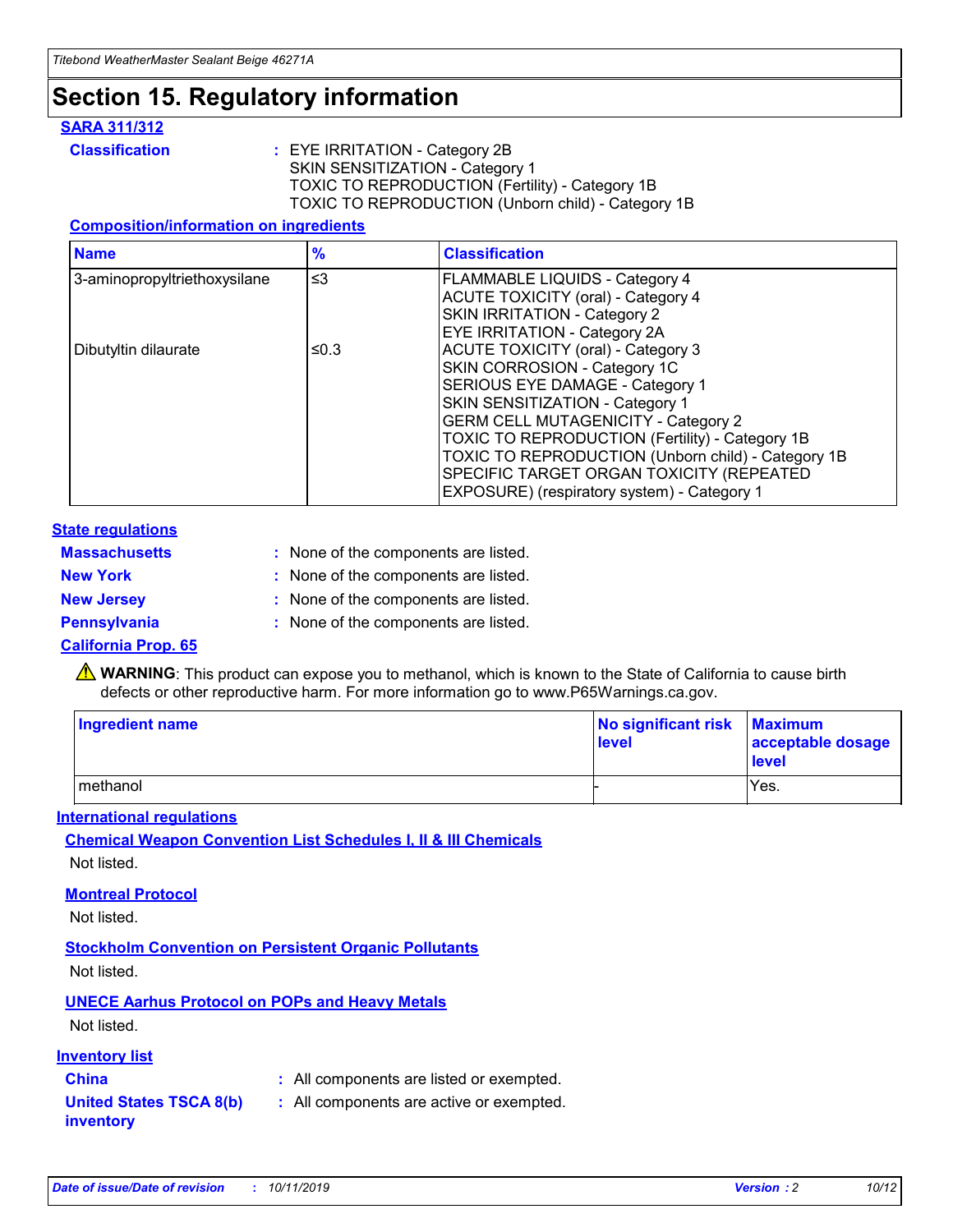## **Section 16. Other information**

**Hazardous Material Information System (U.S.A.)**



**Caution: HMIS® ratings are based on a 0-4 rating scale, with 0 representing minimal hazards or risks, and 4 representing significant hazards or risks. Although HMIS® ratings and the associated label are not required on SDSs or products leaving a facility under 29 CFR 1910.1200, the preparer may choose to provide them. HMIS® ratings are to be used with a fully implemented HMIS® program. HMIS® is a registered trademark and service mark of the American Coatings Association, Inc.**

**The customer is responsible for determining the PPE code for this material. For more information on HMIS® Personal Protective Equipment (PPE) codes, consult the HMIS® Implementation Manual.**

#### **National Fire Protection Association (U.S.A.)**



**Reprinted with permission from NFPA 704-2001, Identification of the Hazards of Materials for Emergency Response Copyright ©1997, National Fire Protection Association, Quincy, MA 02269. This reprinted material is not the complete and official position of the National Fire Protection Association, on the referenced subject which is represented only by the standard in its entirety.**

**Copyright ©2001, National Fire Protection Association, Quincy, MA 02269. This warning system is intended to be interpreted and applied only by properly trained individuals to identify fire, health and reactivity hazards of chemicals. The user is referred to certain limited number of chemicals with recommended classifications in NFPA 49 and NFPA 325, which would be used as a guideline only. Whether the chemicals are classified by NFPA or not, anyone using the 704 systems to classify chemicals does so at their own risk.**

**Procedure used to derive the classification**

| <b>Classification</b>                                                                                                                                                    |                                                                                                                                                  | <b>Justification</b>                                                                                                                                                                                                                                                                                                                                                                                                 |  |
|--------------------------------------------------------------------------------------------------------------------------------------------------------------------------|--------------------------------------------------------------------------------------------------------------------------------------------------|----------------------------------------------------------------------------------------------------------------------------------------------------------------------------------------------------------------------------------------------------------------------------------------------------------------------------------------------------------------------------------------------------------------------|--|
| EYE IRRITATION - Category 2B<br>SKIN SENSITIZATION - Category 1<br>TOXIC TO REPRODUCTION (Fertility) - Category 1B<br>TOXIC TO REPRODUCTION (Unborn child) - Category 1B |                                                                                                                                                  | Expert judgment<br>Expert judgment<br>Expert judgment<br>Expert judgment                                                                                                                                                                                                                                                                                                                                             |  |
| <b>History</b>                                                                                                                                                           |                                                                                                                                                  |                                                                                                                                                                                                                                                                                                                                                                                                                      |  |
| Date of printing                                                                                                                                                         | : 4/22/2022                                                                                                                                      |                                                                                                                                                                                                                                                                                                                                                                                                                      |  |
| Date of issue/Date of<br>revision                                                                                                                                        | : 10/11/2019                                                                                                                                     |                                                                                                                                                                                                                                                                                                                                                                                                                      |  |
| Date of previous issue                                                                                                                                                   | : 10/16/2020                                                                                                                                     |                                                                                                                                                                                                                                                                                                                                                                                                                      |  |
| <b>Version</b>                                                                                                                                                           | $\therefore$ 2                                                                                                                                   |                                                                                                                                                                                                                                                                                                                                                                                                                      |  |
| <b>Key to abbreviations</b>                                                                                                                                              | $\therefore$ ATE = Acute Toxicity Estimate<br><b>BCF</b> = Bioconcentration Factor<br>IBC = Intermediate Bulk Container<br>$UN = United Nations$ | GHS = Globally Harmonized System of Classification and Labelling of Chemicals<br>IATA = International Air Transport Association<br><b>IMDG = International Maritime Dangerous Goods</b><br>LogPow = logarithm of the octanol/water partition coefficient<br>MARPOL = International Convention for the Prevention of Pollution From Ships, 1973<br>as modified by the Protocol of 1978. ("Marpol" = marine pollution) |  |